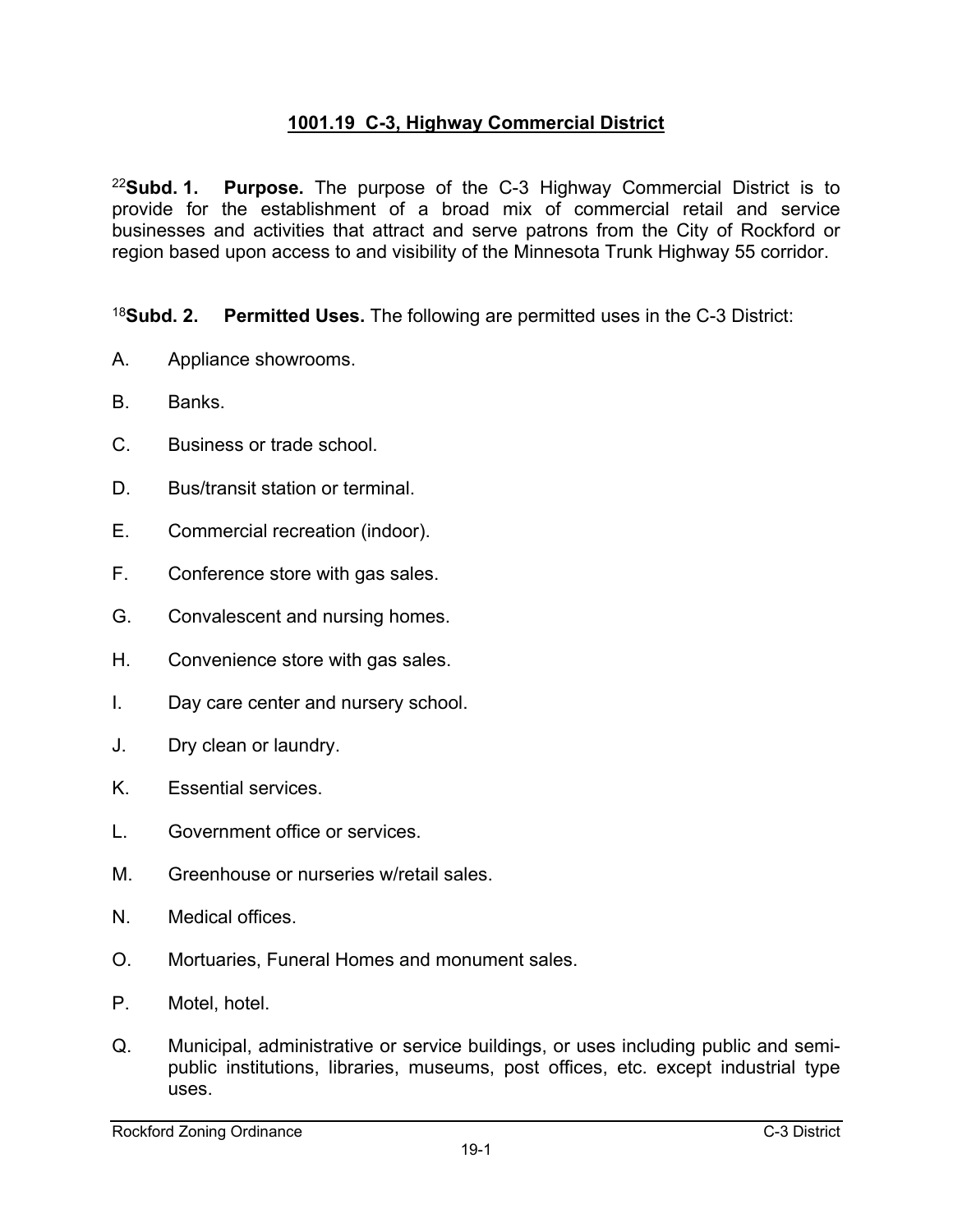- R. Off sale liquor stores.
- S. On sale liquor stores. (Ordinance 18-03, adopted January 23, 2018)
- T. Offices, administrative executive, professional, governmental, government, medical, research, without merchandising services.
- U. Offices (as above) with merchandising services.
- V. Personal service and repair establishments (barber, beauty shop, shoes report), (excludes auto repair).
- W. Plumbing and heating showrooms.
- X. Printing services.
- Y. Private clubs and lodges.
- Z. Repair and service shops (includes small appliance and personal service repair; excludes automotive repair.
- AA. Restaurants (Class I and Class II).
- BB. Retail stores.
- CC. Sexually oriented use accessory and principal (subject to area analysis).
- DD. Studio art, music, dance, photo, etc.
- EE. Theaters (indoor).
- FF. Veterinary clinics.
- GG. Video arcade accessory uses such as pool, pinball, etc.
- HH. Wholesale showrooms.
- II. Brew on premises.(Ordinance 2015-01, adopted February 24, 2015)
- II. Brewpub. (Ordinance 2015-01, adopted February 24, 2015)

**Subd. 3. Interim Uses.** Subject to applicable provisions of this Chapter, the following are interim uses in the C-3 District and are governed by Section 1001.03, Subd. 6 of this Chapter.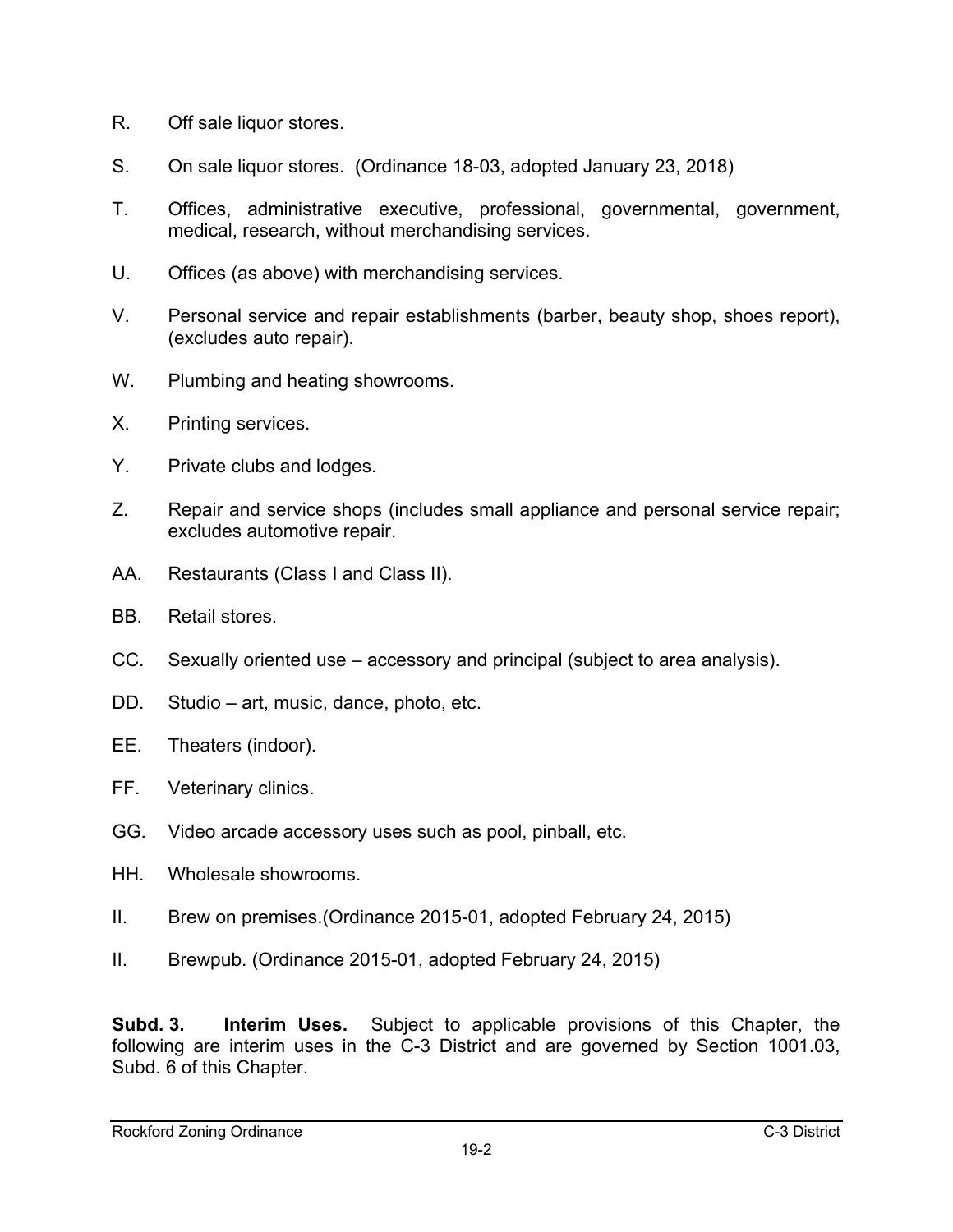- 30 A. Wind Energy Conversion Systems (WECS) as regulated by Section 1001.09, Subd. 21 of this Chapter.
- B. Single family dwellings existing as of February 13, 2018 shall be designated as interim uses provided that:
	- 1. Not more than one (1) principal use shall be allowed upon the property.
	- 2. Commercial uses as provided for within this District shall not be allowed until such time as the interim residential use ceases and the property complies with all requirements of this Chapter applicable to commercial uses; once converted to an allowed commercial use in conformance with the requirements of this Chapter, the residential use shall not be re-established. (Ordinance 18-04, adopted February 13, 2018)

**Subd. 4. Accessory Uses.** Subject to applicable provisions of this Chapter, the following are permitted accessory uses within the C-3, Highway Commercial District:

18A. All accessory uses allowed within a C-1 District.

<sup>22</sup>**Subd. 5. Conditional Uses.** The following are conditional uses in a C-3, Highway Commercial District. (Requires a conditional use permit based upon procedures set forth in and regulated by this Chapter.)

- A. Nursing homes, residential care facilities, continuing care retirement communities and senior housing with services establishments licensed by the Minnesota department of health. (Ordinance 2015-01, adopted February 24, 2015)
- B. Auto, marine, RV, trailer or other vehicle sales.
- C. Auto repair major and minor.
- D. Commercial recreation (outdoor).
- E. Hospitals.
- F. Laboratories.
- G. Medical laboratories.
- H. Multiple principal uses on one lot.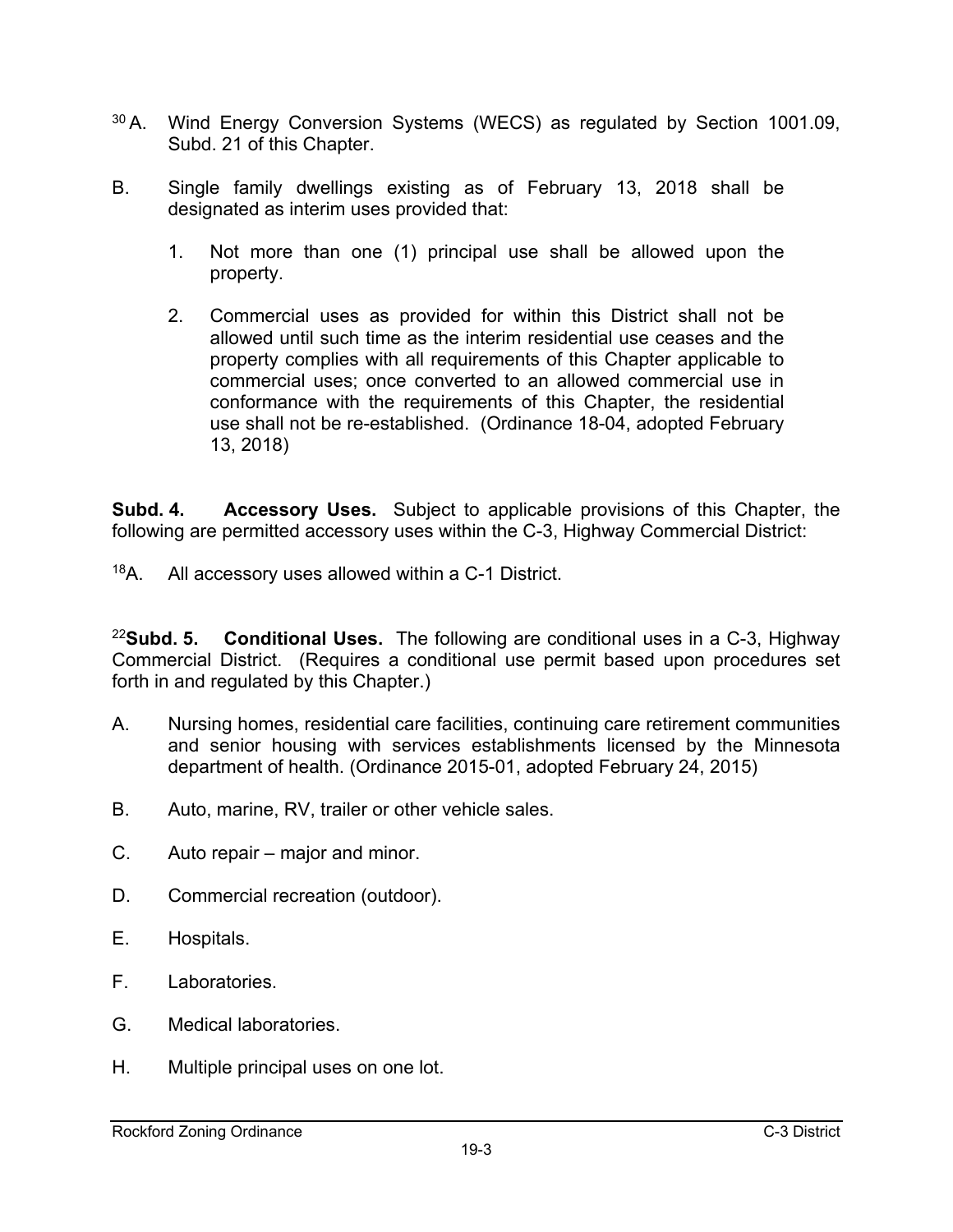- $^{26}$ I. Outdoor sales and display (maximum of five percent gross land area).
- $37$ J. Accessory solar energy systems (ground mounted) as provided for by Section 1001.09, Subd. 21.B of this Chapter.

K. Microdistilleries with tasting rooms. (Ordinance 2015-01, adopted February 24, 2015)

L. Small breweries with tap rooms. (Ordinance 2015-01, adopted February 24, 2015)

- N. Animal kennels, provided that:
	- 1. The number of animals boarded shall be twenty (20) unless otherwise approved by the City Council.
	- 2. All areas in which animals are confined are located indoors and are properly soundproofed from adjacent properties.
	- 3. There shall be adequate physical separation within a multiple occupancy building between the animal kennel and other individual tenant spaces to protect public health and safety.
	- 4. Outdoor exercise areas:
		- a. Use of an outdoor exercise area shall be limited to the hours of 6:00AM to 10:00PM each day.
		- b. Staff shall be present at all times to control barking so as not to cause a public nuisance.
		- c. The outdoor exercise area shall be screened from view of adjacent properties and public rights-of-way by a minimum six (6) foot tall privacy fence enclosure.
		- d. Animal waste shall be removed from the area not less than once (1) per day or as necessary so as protect public health, safety, and welfare.
	- 5. A ventilation system shall be designed so that no odors or organisms will spread between kennels or to the outside air and will be capable of completely exchanging internal air at a rate of at least twice per hour.
	- 6. Air temperature must be maintained between sixty degrees (60°) and eighty degrees Fahrenheit (80°F).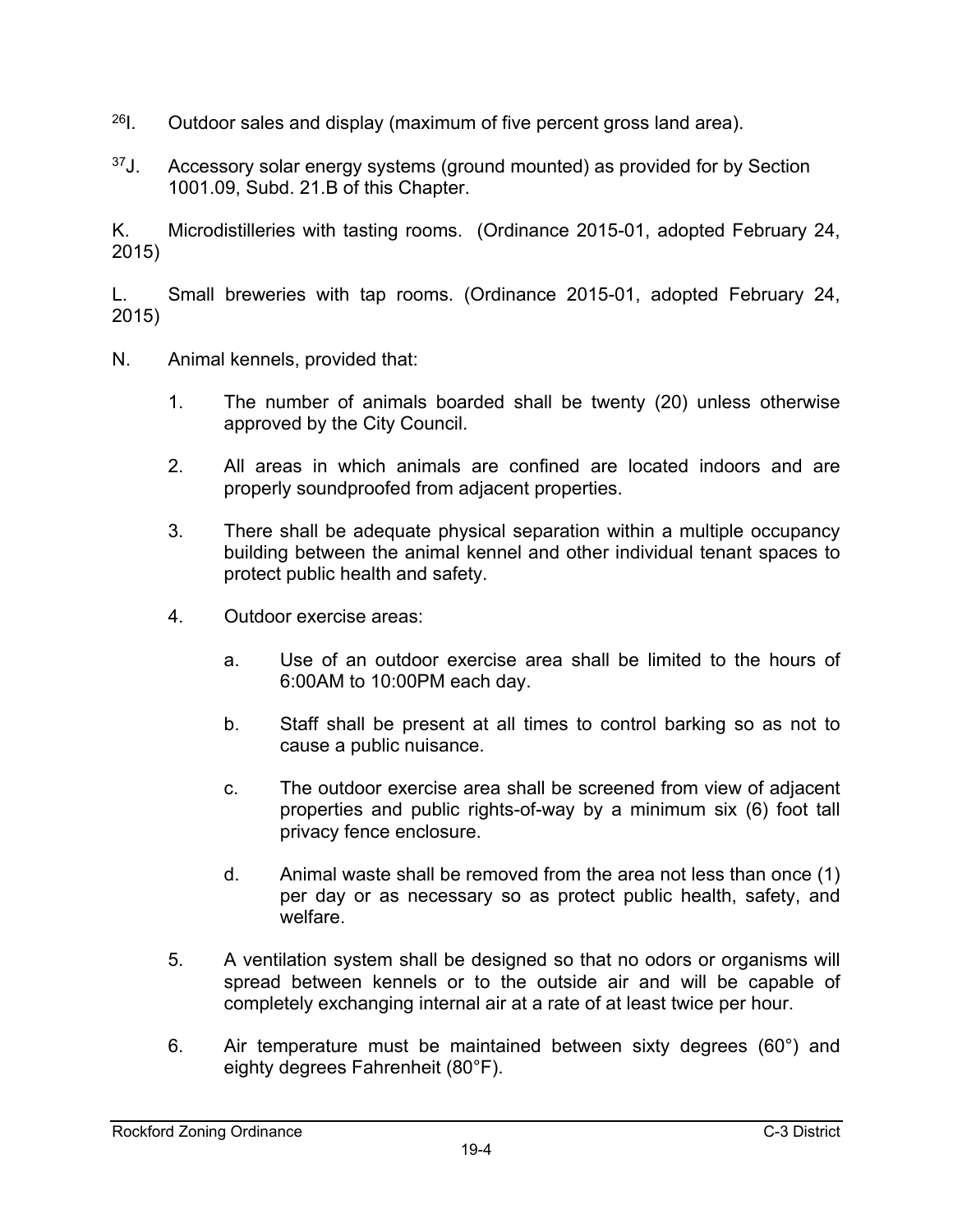- 7. A room separate from the kennel area shall be provided of sufficient size to adequately separate animals that are sick or injured from healthy animals.
- 8. Indoor animal kennel floors and walls shall be made of nonporous materials or sealed to make it nonporous.
- 9. Animal wastes shall be flushed down an existing sanitary sewer system or enclosed in a container of sufficient construction to eliminate odors and organisms and shall be properly disposed of at least once (1) per day.
- 10. All State requirements, rules, and laws for such facilities are met. (Ordinannce 18-02, adopted January 23, 2018)

**Subd. 6. Lot Requirements and Setbacks.** The following minimum requirements shall be observed in a C-3 Highway Commercial District, subject to additional requirements, exceptions and modifications set forth in this Chapter.

- <sup>9</sup>A. Lot Area Requirements:
	- 1. Lot area: Not less than one (1) acre for newly annexed parcels after the effective date of the Ordinance.
	- 2. Lot Width: Not less than one hundred fifty (150) feet.
	- 3. Lot Depth: Not less than one hundred fifty (150) feet.
- B. Principal Structure Setback Requirements:
	- 1. Front Yard: Not less than thirty-five (35) feet. (Ordinance 2015-01, adopted February 24, 2015)
	- 2. Side Yard:
		- a. To other commercial district: Not less than fifteen (15) feet.
		- b. To any residence district: Not less than forty (40) feet.
	- 3. Rear Yard:
		- a. To other commercial district: Not less than twenty-five (25) feet.
		- b. To any residential district: Not less than forty (40) feet.